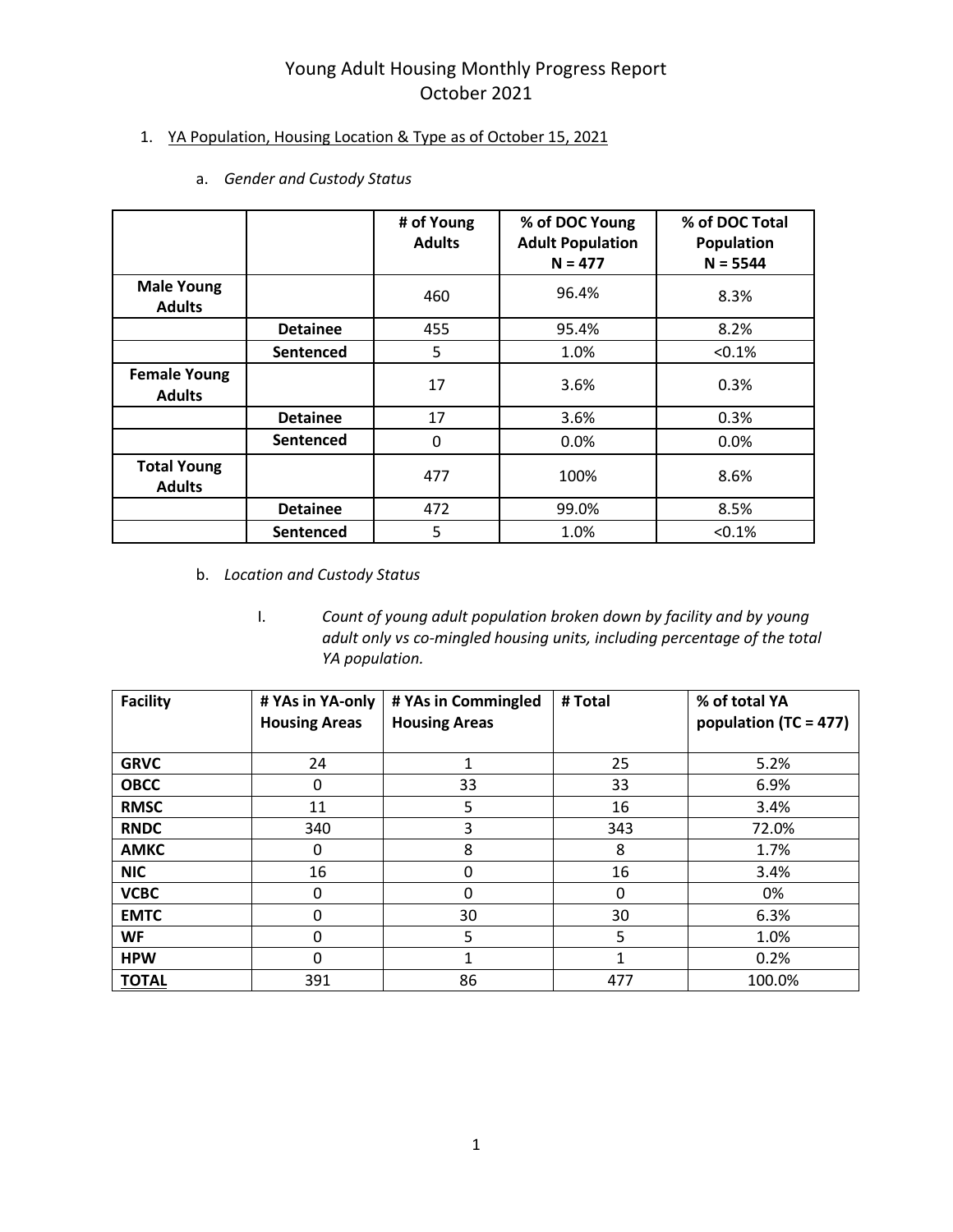| <b>Classification</b><br>Level <sup>1</sup> | High | Medium-High | <b>Medium-Low</b> | Low |
|---------------------------------------------|------|-------------|-------------------|-----|
| # of Detainee                               | 265  | 44          | 23                | 44  |
| <b>Young Adults</b>                         |      |             |                   |     |
| # of Sentenced                              | 2    |             | 0                 | 0   |
| <b>Young Adults</b>                         |      |             |                   |     |
| Total # of Young                            | 267  | 45          | 23                | 44  |
| <b>Adults</b>                               |      |             |                   |     |

*c. Breakdown of classification levels for all young adults in YA only housing units.*

*d. Breakdown of classification levels for all young adults in commingled housing units.*

| <b>Classification</b><br>Level $^2$ | High | Medium-High | <b>Medium-Low</b> | Low |
|-------------------------------------|------|-------------|-------------------|-----|
| # of Detainee                       | 22   | 11          |                   | 39  |
| <b>Young Adults</b>                 |      |             |                   |     |
| # of Sentenced                      | 0    | 0           | 0                 |     |
| <b>Young Adults</b>                 |      |             |                   |     |
| Total # of Young                    | 22   | 11          |                   | 41  |
| <b>Adults</b>                       |      |             |                   |     |

*e. Provide the number of young adults in CAPS, PACE, and Detox, and Mental Observation housing units.<sup>3</sup>*

| Unit                        | <b>CAPS</b> | <b>PACE</b> | <b>Detox</b> | Mental<br><b>Observation</b> |
|-----------------------------|-------------|-------------|--------------|------------------------------|
| # of Young<br><b>Adults</b> |             |             | u            | 17                           |

*f. Number of young adults in TRU, SCHU, Secure, ESH<sup>4</sup>*

| <b>Unit</b>   | <b>TRU</b> | <b>SCH</b> | <b>Secure</b> | <b>ESH</b> |
|---------------|------------|------------|---------------|------------|
| # of Young    | 11         |            | 1.3           | 1.3        |
| <b>Adults</b> |            |            |               |            |

 $\overline{\phantom{a}}$ 

<sup>&</sup>lt;sup>1</sup> These numbers do not include female young adults who are not classified by this system.

 $2$  These numbers do not include female young adults who are not classified by this system.

<sup>&</sup>lt;sup>3</sup> There is a continuing variance in place enabling the ongoing placement of young adults in specialized mental health units that are commingled with adults.

<sup>&</sup>lt;sup>4</sup> This number does not include young adults housed in West Facility due to having a communicable disease.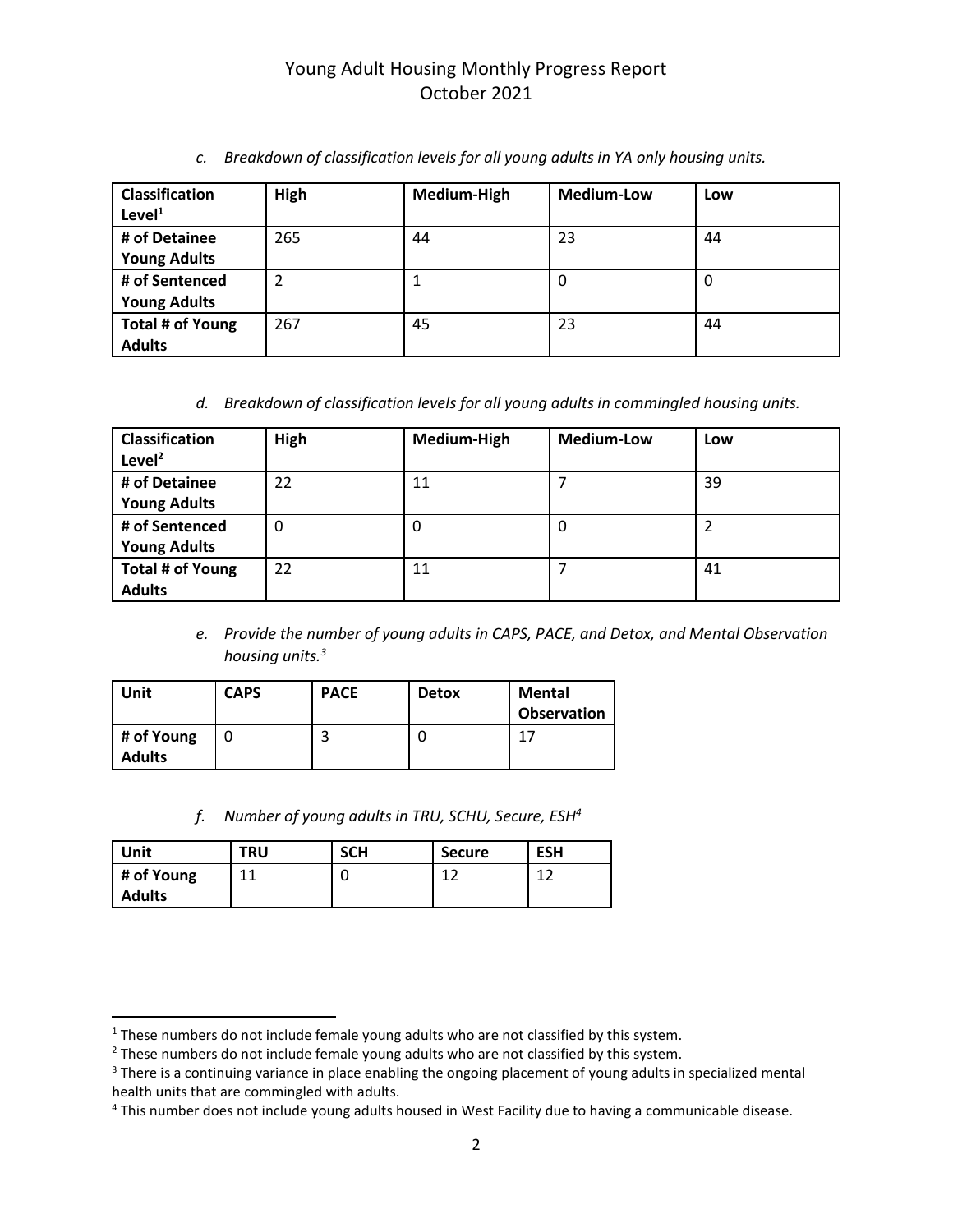| <b>Classification Level</b> | High | Medium-High | <b>Medium-Low</b> | Low |
|-----------------------------|------|-------------|-------------------|-----|
| <b>TRU</b>                  | Ч    |             |                   |     |
| <b>SCH</b>                  |      | U           |                   |     |
| <b>Secure</b>               | 12   |             |                   |     |
| <b>ESH</b>                  | 12   | U           |                   |     |

*g. Number of young adults in TRU, SCH, Secure, ESH (by classification level).<sup>5</sup>*

*h. Active Young Adult only housing areas (by facility)*

| <b>Facility</b> | # of YA Houses (active) |
|-----------------|-------------------------|
| <b>GRVC</b>     | 2                       |
| <b>OBCC</b>     | 0                       |
| <b>RMSC</b>     | 3                       |
| <b>RNDC</b>     | 23                      |
| <b>AMKC</b>     | ი                       |
| <b>NIC</b>      | 2                       |
| <b>EMTC</b>     | በ                       |

#### *2.* Staff Training:

 $\overline{\phantom{a}}$ 

- *a. YA focused trainings currently offered by the Department:*
	- *Direct Supervision*

#### *b. Direct Supervision – Percentages of staff trained by facility:*

| Uniform                                         | <b>AMKC</b> | <b>OBCC</b> | <b>RNDC</b> | <b>RMSC</b> |
|-------------------------------------------------|-------------|-------------|-------------|-------------|
| <b>Total Active Employees</b>                   | 1373        | 583         | 934         | 584         |
| <b>Total Active Employees Never Trained</b>     | 551         | 194         | 28          | 152         |
| % Never Trained                                 | 40.13%      | 33.27%      | 2.99%       | 26.02%      |
| <b>Total Active Employees Have Been Trained</b> | 822         | 389         | 906         | 432         |
| and Qualified                                   |             |             |             |             |
| % Trained and Qualified                         | 59.86%      | 66.72%      | 97.00%      | 73.97%      |

Please note, there is no expiration time for Direct Supervision qualification.

#### *c. Direct Supervision - Percentages of staff trained Department-wide:*

| <b>DOC (Department-Wide) Training</b>                                   | <b>Number/Percentage</b> |
|-------------------------------------------------------------------------|--------------------------|
| <b>Total Active Uniformed Employees</b>                                 | 8202                     |
| <b>Total Active Uniformed Employees Never Trained</b>                   | 3983                     |
| % Never Trained                                                         | 48.56%                   |
| <b>Total Active Uniformed Employees Have Been Trained and Qualified</b> | 4219                     |
| % Trained and Qualified                                                 | 51.43%                   |

Please note, there is no expiration time for Direct Supervision qualification.

<sup>&</sup>lt;sup>5</sup> This number does not include young adults housed in West Facility due to having a communicable disease.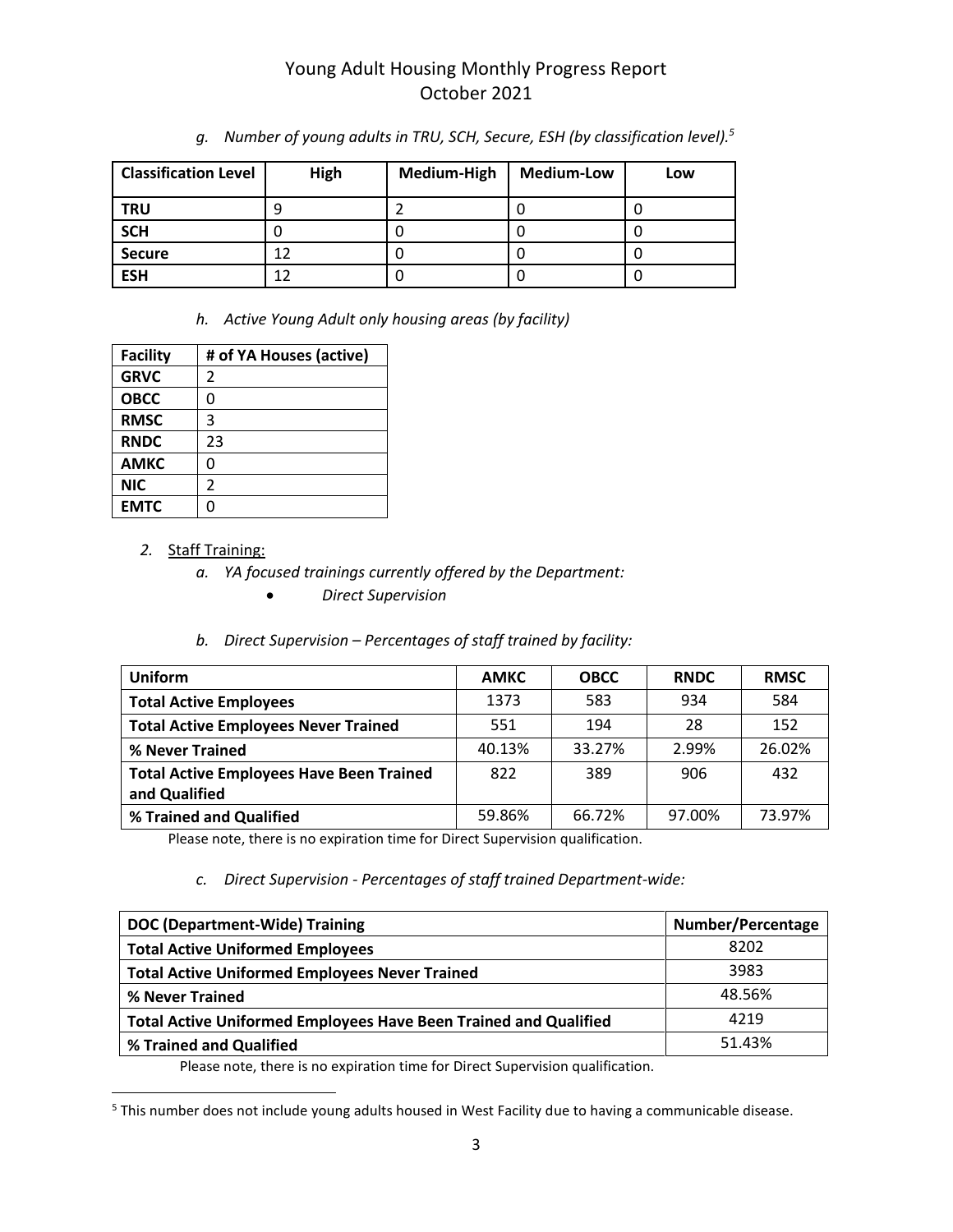#### *3.* Programming:

 $\overline{\phantom{a}}$ 

*a. Workforce Development Programs*

| <b>WORKFORCE</b><br><b>DEVELOPMENT PROGRAM</b><br><b>COMPONENTS<sup>6</sup></b> | # OF<br><b>SESSIONS</b> | <b>TOTAL # OF</b><br>PARTICIPANTS <sup>7</sup> | <b>AVAILABLE #</b><br>ΟF<br><b>PARTICIPANTS</b> | <b>AVERAGE#</b><br>OF.<br><b>PARTICIPANTS</b> | <b>PARTICIPATION</b><br><b>RATE</b> |
|---------------------------------------------------------------------------------|-------------------------|------------------------------------------------|-------------------------------------------------|-----------------------------------------------|-------------------------------------|
| Barista                                                                         | 12                      | 30                                             | 30                                              |                                               | 100%                                |
| <b>Driving Simulator</b>                                                        | 15                      | 37                                             | 38                                              |                                               | 97%                                 |
| 4-Hour OSHA Flagger                                                             |                         | 13                                             | 13                                              |                                               | 100%                                |

#### *b. Young Adult Programming*

| <b>SELF-GUIDED PACKAGES</b>              | <b># OF TIMES DELIVERED</b> | <b># OF SELF-GUIDED</b><br><b>PACKAGES DELIVERED</b> | <b>AVERAGE # OF PACKAGES</b><br><b>PER DELIVERY</b> |
|------------------------------------------|-----------------------------|------------------------------------------------------|-----------------------------------------------------|
| Distribution of Self-Guided<br>Materials | 148                         | 528                                                  |                                                     |

| <b>PROGRAM</b><br><b>COMPONENTS<sup>8</sup></b> | # OF<br><b>SESSIONS</b> | <b>TOTAL # OF</b><br><b>PARTICIPATION</b> | <b>AVAILABLE # OF</b><br><b>PARTICIPANTS</b> | <b>AVERAGE # OF</b><br><b>PARTICIPANTS</b> | <b>PARTICIPATION</b><br><b>RATE</b> |
|-------------------------------------------------|-------------------------|-------------------------------------------|----------------------------------------------|--------------------------------------------|-------------------------------------|
| Anger Management                                | 46                      | 145                                       | 461                                          | 3                                          | 31%                                 |
| <b>Behavioral Intervention</b>                  | 3                       | 16                                        | 16                                           | 5                                          | 100%                                |
| <b>Community Meeting</b>                        | 33                      | 146                                       | 373                                          | 4                                          | 39%                                 |
| <b>Conflict Resolution</b>                      | 2                       | 1                                         | 1                                            | 1                                          | 100%                                |
| Coping Skills/Adversity                         | 20                      | 47                                        | 241                                          | $\overline{2}$                             | 20%                                 |
| <b>Creative Arts</b>                            | 13                      | 64                                        | 95                                           | 5                                          | 67%                                 |
| <b>Dialectical Behavioral</b><br>Therapy        | 56                      | 223                                       | 446                                          | 4                                          | 50%                                 |
| <b>Emotional Regulation</b>                     | 4                       | 17                                        | 17                                           | 4                                          | 100%                                |
| <b>Goal Setting</b>                             | 38                      | 119                                       | 306                                          | 3                                          | 39%                                 |
| <b>Healthy Relationships</b>                    | 51                      | 230                                       | 604                                          | 5                                          | 38%                                 |
| <b>Individual Counseling</b>                    | 183                     | 538                                       | 1,215                                        | 3                                          | 44%                                 |
| Individual Support Plan<br>(ISP)                | 14                      | 28                                        | 28                                           | 2                                          | 100%                                |
| Interactive Journaling                          | 29                      | 121                                       | 206                                          | 4                                          | 59%                                 |
| Interpersonal Skill<br>Development              | 14                      | 104                                       | 177                                          | 7                                          | 59%                                 |
| Life Style Balance                              | $\overline{2}$          | 10                                        | 10                                           | 5                                          | 100%                                |

<sup>6</sup> Select in-person programs are provided in a safe manner consistent with social distancing guidelines. Social distancing measures include maintaining six feet of distance between individuals, and ensuring participants and teaching staff wear appropriate personal protective equipment. A maximum of four (4) or six (6) participants, depending on the classroom size and type, are allowed in any of the courses.

 $7$  The total # of participants is not the total # of unique individuals, but represents the total # of participations in each component.

<sup>8</sup> These in-person programs are afforded in the housing areas in a safe manner consistent with social distancing guidelines and staff wear appropriate personal protective. Please note that maximum capacity for these courses vary based on the type of housing area and the Case Plan needs of the young adults.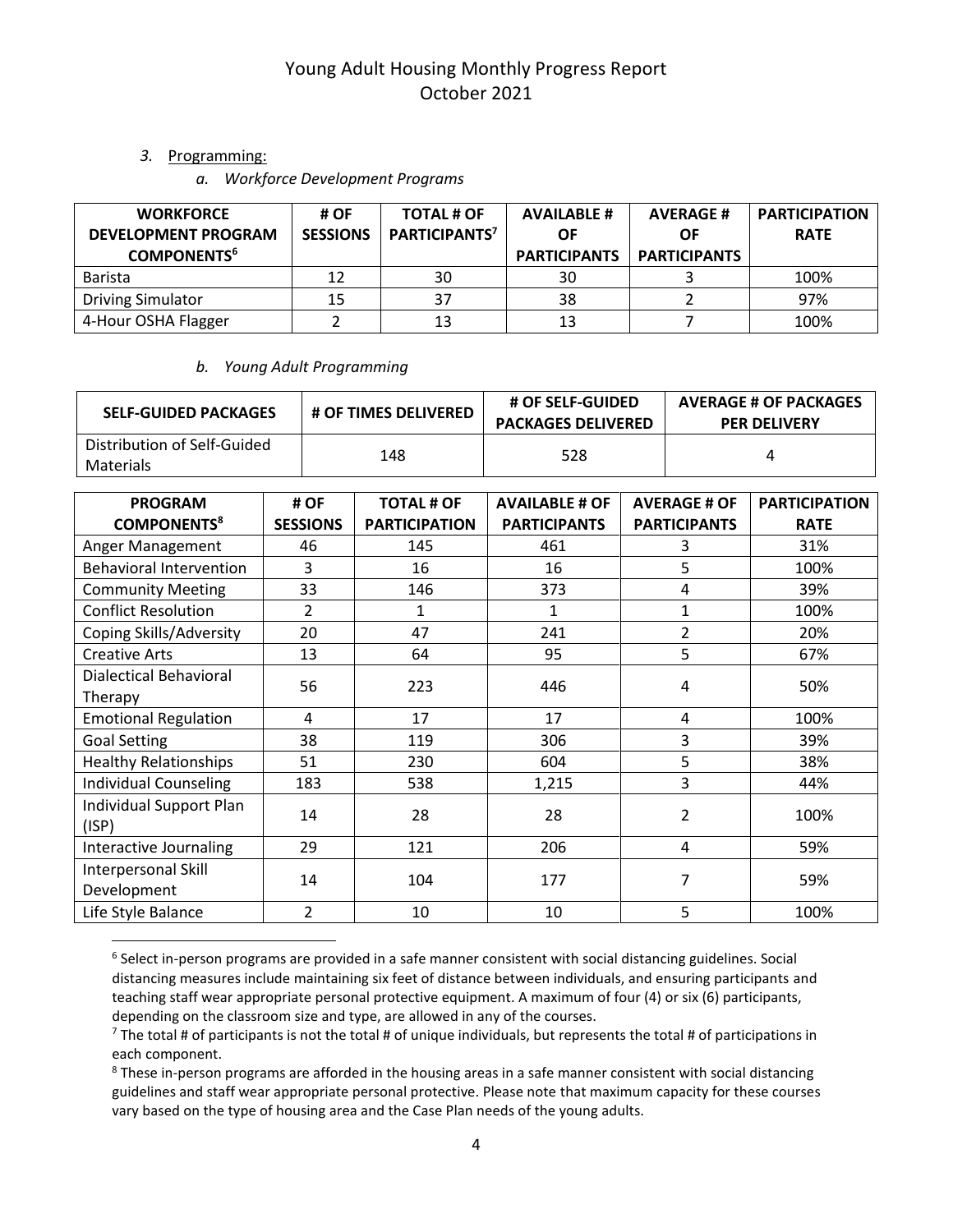| <b>Re-entry Service</b>      |     | 66  | 139   |    | 47% |
|------------------------------|-----|-----|-------|----|-----|
| SCO - Group                  |     | 48  | 75    | 10 | 64% |
| <b>Social Services</b>       | 227 | 705 | 4,609 |    | 15% |
| <b>Structured Recreation</b> |     | 464 | 552   |    | 84% |
| Young Men's Work             |     | 67  | 138   |    | 49% |
| <b>Youth Communication</b>   |     | 161 | 346   |    | 47% |

- *c. Overview of commingled programming:*
	- I. **Internal:** DOC-led programming. As a result of COVID-19, the Department revised programming services to include the provision of self-guided packages, which has content such as activity packets, interactional journaling, and evidenced-based curriculum worksheets, in addition to in-person programming. Program Counselors conduct follow-up sessions to respond to questions and ensure the completion of the self-guided packets. Social service slips are made available as an additional service offered.
	- II. **External:** DOC partners with seven nonprofit organizations to support incarcerated individuals pre and post release. As a result of COVID-19, the Department worked with providers to implement social distancing programing and have collaborated to development and distribute curriculum and activity packages, ensure that individuals are offered assistance with discharge planning, and provide post-release support to individuals. The distribution of external self-guided materials was modified to be afforded to individuals upon request rather than a general distribution. The Department coordinated with partners to arrange discharge planning hotlines that allow persons in custody to connect to essential services.

| <b>Facility</b> | # of<br><b>Classes</b><br><b>Offered</b> | Total # of<br><b>Participants</b> | <b>Available #</b><br>οf<br><b>Participants</b> | Average # of<br><b>YA Participants</b> | Participation<br>Rate | <b>Topic</b>                                |
|-----------------|------------------------------------------|-----------------------------------|-------------------------------------------------|----------------------------------------|-----------------------|---------------------------------------------|
|                 | 8                                        | 68                                | 353                                             | 9                                      | 19%                   | Anger<br>Management                         |
|                 | 1                                        | $\mathbf{1}$                      | $\mathbf{1}$                                    | 1                                      | 100%                  | Discharge Plans                             |
|                 | 8                                        | 49                                | 298                                             | 6                                      | 16%                   | Parenting                                   |
| <b>AMKC</b>     | 3                                        | 45                                | 60                                              | 15                                     | 75%                   | Program<br>Orientation                      |
|                 | 1                                        | 3                                 | 15                                              | 3                                      | 20%                   | Trauma-focused<br>(e.g., Seeking<br>Safety) |
| <b>NIC</b>      | 8                                        | 22                                | 59                                              | 3                                      | 37%                   | Life Skills Group                           |
| <b>VCBC</b>     | 6                                        | 57                                | 237                                             | 10                                     | 24%                   | <b>Social Services</b>                      |

*d. External Programming for young adults in commingled units*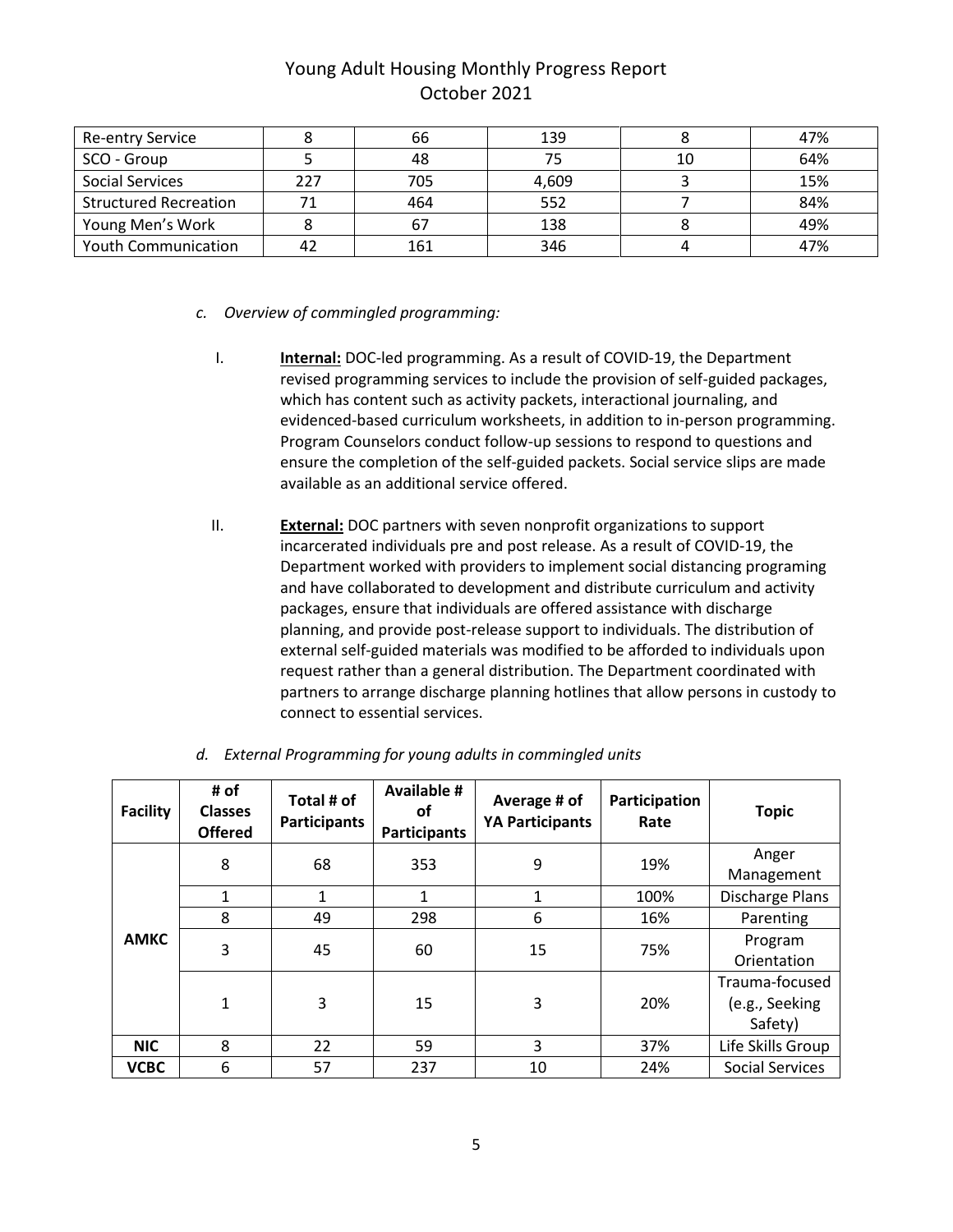|              |     |     |    | 100% | Individual<br>Counseling |
|--------------|-----|-----|----|------|--------------------------|
| $\sim$<br>-- | 120 | 509 | 10 | 24%  | Social Services          |

*e. Internal Programming for young adults in commingled units*

| <b>Facility</b> | # of<br><b>Classes</b><br><b>Offered</b> | Total # of<br><b>Participants</b> | <b>Available #</b><br>of<br><b>Participants</b> | Average # of<br><b>YA Participants</b> | Participation<br>Rate | <b>Topic</b>                                |
|-----------------|------------------------------------------|-----------------------------------|-------------------------------------------------|----------------------------------------|-----------------------|---------------------------------------------|
| <b>AMKC</b>     | 36                                       | 141                               | 384                                             | 4                                      | 37%                   | <b>Social Services</b>                      |
|                 | $\overline{2}$                           | 16                                | 16                                              | 8                                      | 100%                  | Community<br>Meeting                        |
| <b>NIC</b>      | 19                                       | 154                               | 154                                             | 8                                      | 100%                  | Dialectical<br>Behavioral<br>Therapy        |
|                 | 9                                        | 52                                | 81                                              | 6                                      | 64%                   | Individual<br>Counseling                    |
|                 | 8                                        | $\mathbf{1}$                      | 70                                              | $\mathbf{1}$                           | 1%                    | <b>Social Services</b>                      |
| <b>OBCC</b>     | 21                                       | 104                               | 104                                             | 5                                      | 100%                  | <b>Social Services</b>                      |
|                 | $\overline{2}$                           | 8                                 | 8                                               | 4                                      | 100%                  | Community<br>Meeting                        |
|                 | $\mathbf{1}$                             | 6                                 | 6                                               | 6                                      | 100%                  | <b>Creative Arts</b>                        |
|                 | $\mathbf{1}$                             | $\overline{4}$                    | 4                                               | $\overline{\mathbf{4}}$                | 100%                  | <b>Dialectical</b><br>Behavioral<br>Therapy |
|                 | $\overline{2}$                           | 10                                | 10                                              | 5                                      | 100%                  | <b>Goal Setting</b>                         |
| <b>RNDC</b>     | $\mathbf{1}$                             | 6                                 | 6                                               | 6                                      | 100%                  | Healthy<br>Relationship                     |
|                 | 4                                        | 16                                | 16                                              | 4                                      | 100%                  | Individual<br>Counseling                    |
|                 | 30                                       | 123                               | 767                                             | $\overline{\mathbf{4}}$                | 16%                   | <b>Social Services</b>                      |
|                 | $\overline{2}$                           | 8                                 | 8                                               | $\overline{\mathbf{4}}$                | 100%                  | Young Men's<br>Work                         |
|                 | $\overline{2}$                           | 8                                 | 8                                               | $\overline{\mathbf{4}}$                | 100%                  | Youth<br>Communication                      |
| <b>VCBC</b>     | 35                                       | 94                                | 94                                              | 3                                      | 100%                  | Individual<br>Counseling                    |
|                 | 35                                       | 115                               | 115                                             | 3                                      | 100%                  | <b>Social Services</b>                      |